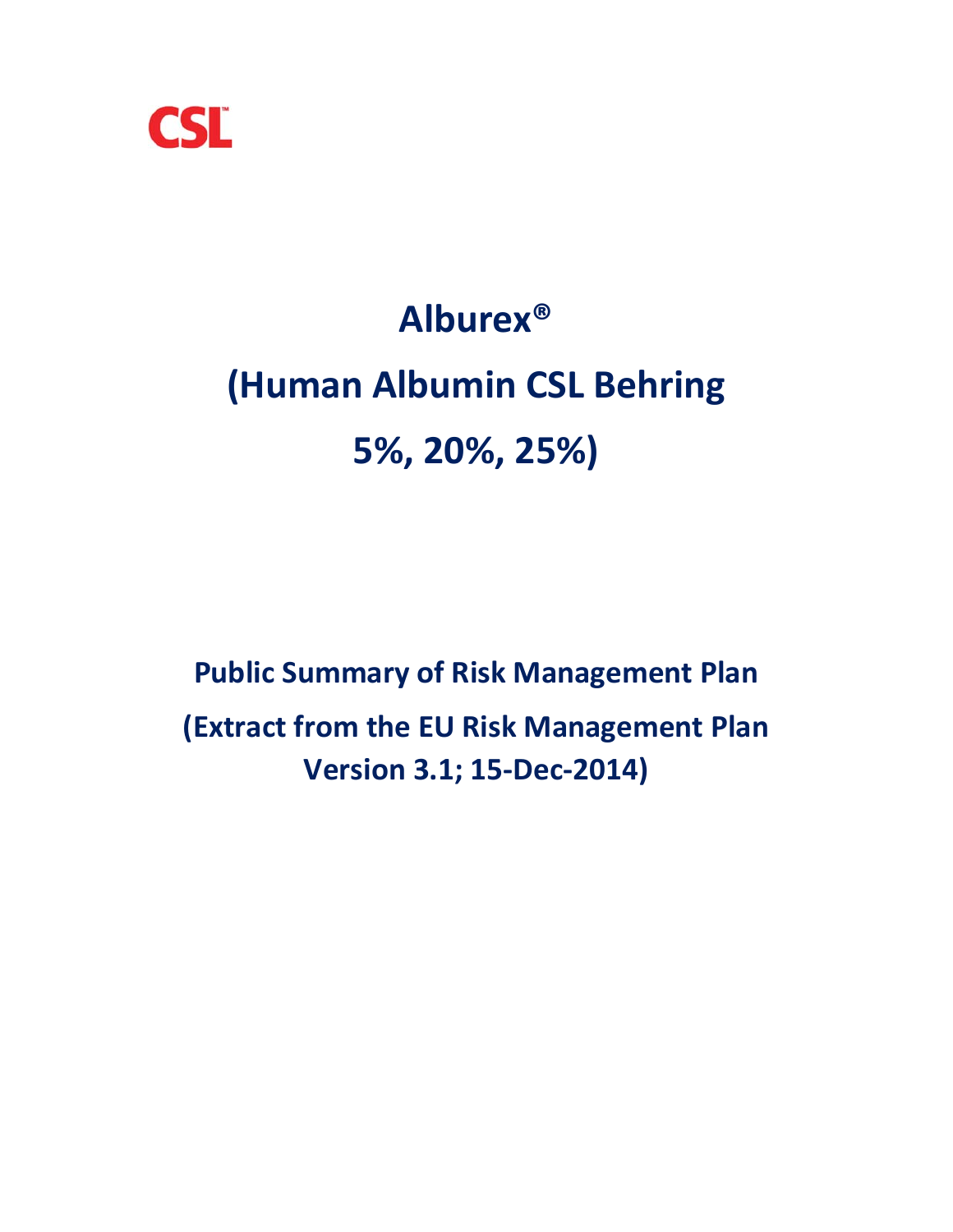## **VI.2 Elements for a Public Summary**

# **VI.2.1 Overview of disease epidemiology**

Albumin is a naturally-occurring protein that is abundant in the blood. One of its main functions is to keep the fluid levels in the blood and tissues balanced. Low albumin causes fluids to move from the blood into tissues, disrupting the fluid balance and potentially resulting in organ failure. Human Albumin CSL Behring is a solution containing albumin that restores fluid lost from the blood in critically ill patients. The amount of blood circulating in the body may be reduced due to many causes (including injury [trauma], surgery, burns, severe infection, and severe liver disease), which can be corrected through treatment with Human Albumin CSL Behring. Three of the most common situations for use of Human Albumin CSL Behring are discussed below:

# *Burn injuries*

Due to damage of the skin, fire-related burns increase the amount of fluid lost into wound tissues from the blood. Burns are a common injury around the world; each year, approximately 21 per every 100,000 people are admitted into hospitals with burns in the UK, whilst 5 in every 100,000 people worldwide die from burn-related injuries. The young and elderly are particularly at risk of burn injuries, as are men, ethnic minority groups and people in certain occupations (such as firefighters, miners, and furnace operators). Some health conditions such as fits, mental and physical disabilities also carry a high risk of fire-related injuries.

# *Sepsis*

The presence of infection and the severe whole-body reactions that occur as a result of infection is known as sepsis. Sepsis is brought about by the body's own defenses reacting to a serious infection, such as bacteria, viruses, or parasites. Severe low blood pressure is seen in about half of the patients with sepsis. Severe sepsis occurs when one or more organ systems (such as the heart and lungs), start to fail on functioning, which is potentially fatal. Sepsis is a major healthcare problem, affecting millions of people worldwide each year and approximately one-third of those affected are patients who had surgery. Patients with severe sepsis are more likely to die of the disease than those with mild sepsis. Some medical conditions such as HIV, cancer, and diabetes can increase the risk of sepsis. Other risk factors include older age, male gender, and non-white racial groups.

# *Severe liver disease*

Severe liver disease such as liver scarring ('cirrhosis') is most commonly caused by hepatitis B, hepatitis C, and alcohol abuse, though it can also be caused by certain drugs and diseases.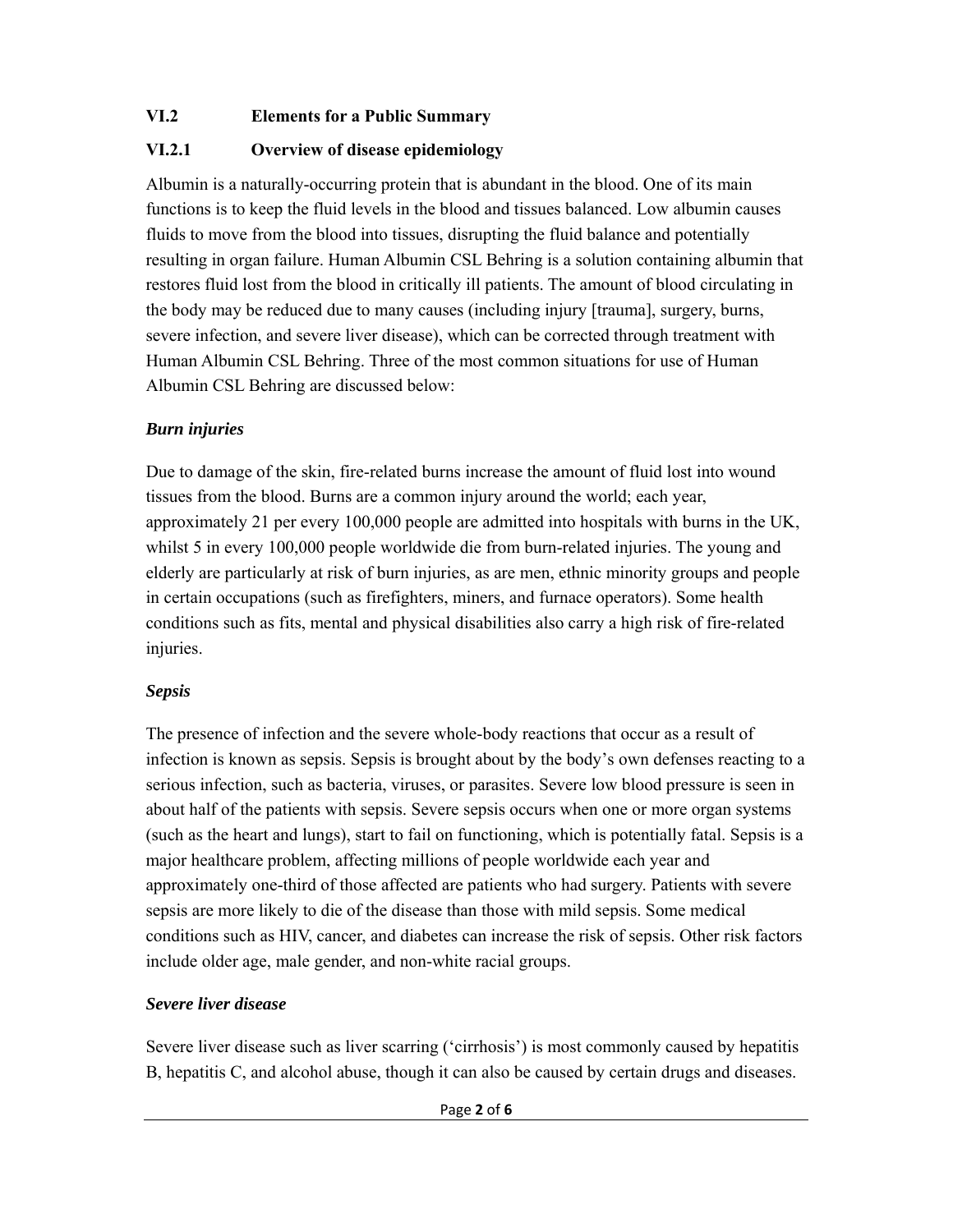As albumin is made in the liver, any disruption to its function reduces the amount of albumin available in the blood. A lack of albumin can result in tissues becoming swollen, especially in the abdominal area (a condition called 'ascites'). Chronic liver disease is common throughout the world, with an estimated 4.5 to9.5percent of the population being affected.

# **Summary of treatment benefits**

Medicinal products containing human serum albumin have been used for more than half a century worldwide to treat the harmful effects of low blood volume. A number of clinical trials show that products containing human serum albumin (including Human Albumin CSL Behring) are effective at replacing fluid lost from the blood in patients. This includes patients in intensive care with reduced blood volume due to severe injury (trauma), infections (sepsis), surgery, burn patients and patients with severe liver disease.

# **VI.2.3 Unknowns relating to treatment benefits**

No significant unknown information relating to treatment benefits of Human Albumin CSL Behring in licensed indications has been identified by the Company.

# **VI.2.4 Summary of safety concerns**

Reactions associated with Human Albumin CSL Behring include flushes, hives, fever, and nausea. These reactions are mostly mild in severity, do not require special treatment, and have little impact on daily living. Allergic reactions (also known as hypersensitivity reactions) may occur and on rare occasions, may be serious enough to cause shock.

| <b>Risk</b>                                                                                | What is known                                                                                                            | <b>Preventability</b>                                                                                                                                                                                                                                                                                                                                                                                                                             |
|--------------------------------------------------------------------------------------------|--------------------------------------------------------------------------------------------------------------------------|---------------------------------------------------------------------------------------------------------------------------------------------------------------------------------------------------------------------------------------------------------------------------------------------------------------------------------------------------------------------------------------------------------------------------------------------------|
| Serious, potentially life-<br>threatening allergic<br>reaction. (Anaphylactic<br>reaction) | Anaphylactic reactions are a<br>very rare, but known class<br>effect of therapy with<br>human serum albumin<br>products. | Yes, by monitoring of early<br>symptoms. Potential<br>complications can often be<br>avoided by ensuring that<br>patients are carefully<br>monitored for any symptoms<br>throughout the infusion period.<br>Suspicion of allergic or<br>anaphylactic type reactions<br>requires immediate<br>discontinuation of treatment<br>and the person has to be<br>treated appropriately<br>according to the kind and<br>severity of the unwanted<br>effect. |

**Table 1: Important identified risks**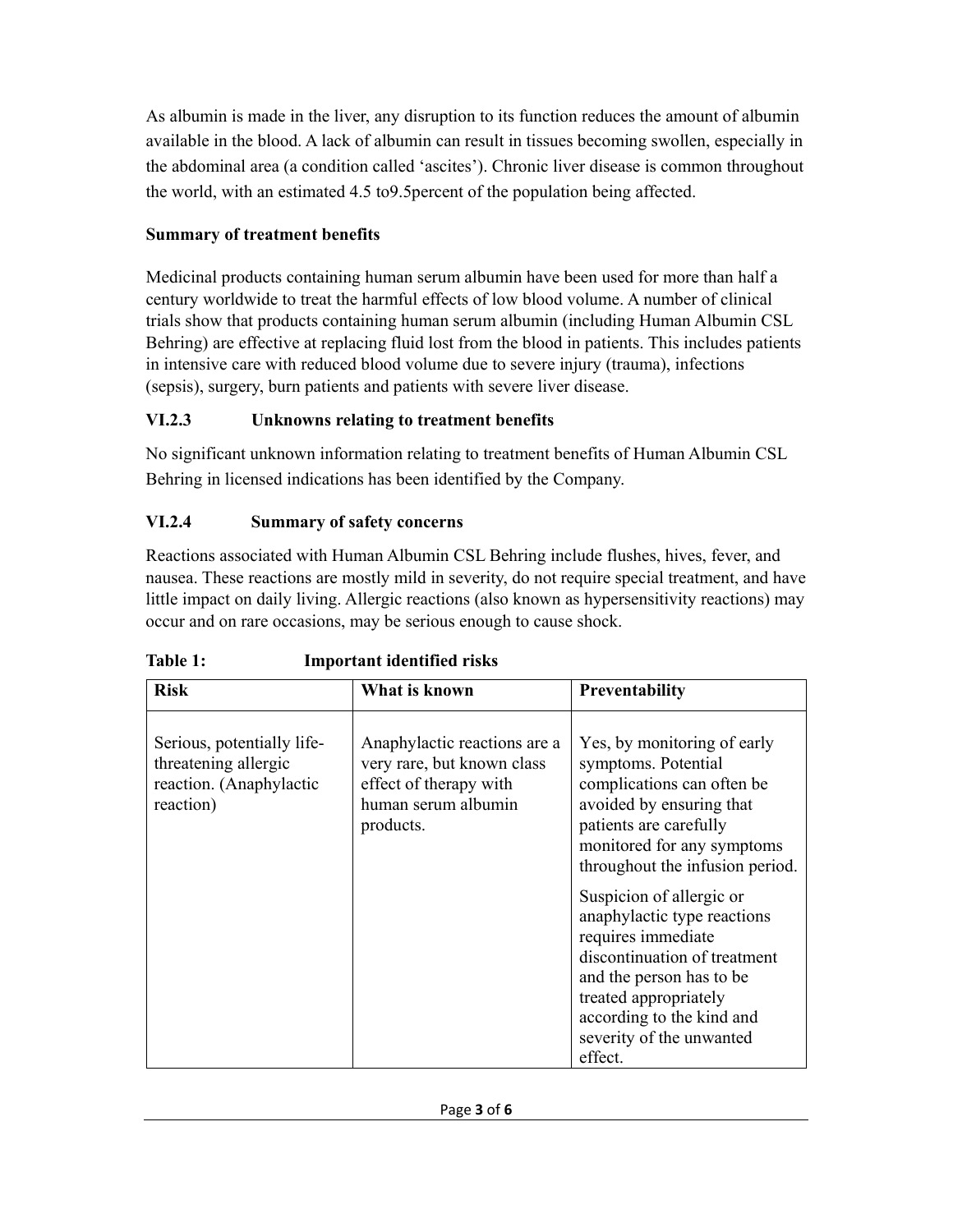| <b>Risk</b>                                                            | What is known (Including reason why it is considered a<br>potential risk)                                                                                                                                                                                                                                                |  |
|------------------------------------------------------------------------|--------------------------------------------------------------------------------------------------------------------------------------------------------------------------------------------------------------------------------------------------------------------------------------------------------------------------|--|
| The medicine could have a<br>virus or other infectious<br>agents in it | Human Albumin CSL Behring is made from human plasma.<br>When medicines are made from human blood or plasma,<br>several steps are taken to prevent infections from being<br>passed on to people treated with the medicine. These steps<br>include:                                                                        |  |
|                                                                        | Careful selection of blood and plasma donors to make<br>sure donations are not taken from anyone who may<br>have an infection,                                                                                                                                                                                           |  |
|                                                                        | testing of each donation for signs of viruses, and<br>$\bullet$                                                                                                                                                                                                                                                          |  |
|                                                                        | treating the blood and plasma during the manufacturing<br>$\bullet$<br>process to inactivate or remove any viruses that might<br>be present.                                                                                                                                                                             |  |
|                                                                        | Despite all these steps, when people are treated with<br>medicines prepared from human blood or plasma, the<br>possibility of passing on infection cannot be totally<br>excluded. However, no confirmed cases of viral infection<br>have been reported with Human Albumin CSL Behring.                                   |  |
| High blood volume<br>(hypervolemia)                                    | A high blood volume may occur in patients treated with<br>Human Albumin CSL Behring if the dosage and rate of<br>infusion are too high. Certain underlying disorders (such as<br>high blood pressure and kidney disease) may increase the<br>risk of this occurring. Consequences can be severe and<br>life-threatening. |  |
|                                                                        | The dosage and infusion rate of Human Albumin CSL<br>Behring is different for each person and needs to be<br>adjusted to each patient's individual requirements. The<br>treating physician will determine the best approach and<br>dose for the patient.                                                                 |  |

| <b>Table 2:</b> | <b>Important potential risks</b> |  |
|-----------------|----------------------------------|--|
|                 |                                  |  |

## **Table 3: Missing information**

| <b>Risk</b>     | What is known  |
|-----------------|----------------|
| None identified | Not applicable |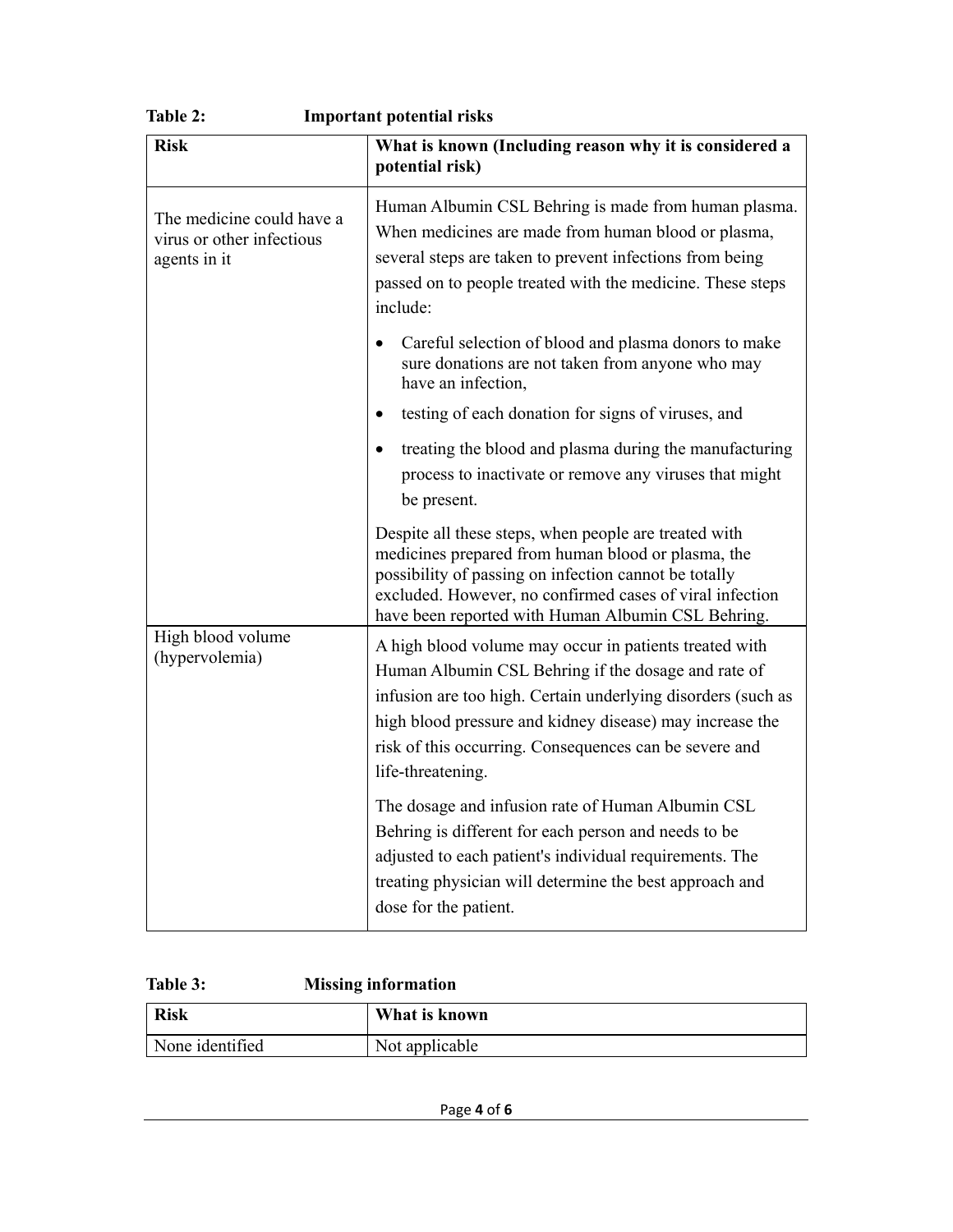### **VI.2.5 Summary of additional risk minimisation measures by safety concern**

All medicines have a Summary of Product Characteristics (SmPC) which provides physicians, pharmacists and other health care professionals with details on how to use the medicine, the risks and recommendations for minimizing them. The measures in this document are known as routine risk minimization measures.

The Summary of Product Characteristics (SmPC) for Human Albumin CSL Behring 5% 20%, and 25% can be found in the Annex 2.

Human Albumin CSL Behring has no additional risk minimization measures.

#### **VI.2.6 Planned post authorisation development plan**

Not applicable.

#### **Studies which are a condition of the marketing authorisation**

Not applicable.

### **VI.2.7 Summary of changes to the Risk Management Plan over time**

| Table 4: |  |  |
|----------|--|--|
|          |  |  |

**Major changes to the Risk Management Plan over time** 

| <b>Version</b> | Date                 | <b>Safety Concerns</b>                                                                                                                                                  | <b>Comment</b>                                                                                                                                                                                                                                 |
|----------------|----------------------|-------------------------------------------------------------------------------------------------------------------------------------------------------------------------|------------------------------------------------------------------------------------------------------------------------------------------------------------------------------------------------------------------------------------------------|
| 1.0            | 20 August 2007       | No identified risks<br>No potential risks                                                                                                                               | Submitted to Reference<br>Member State (Austria)<br>in the context of a<br>Mutual Recognition<br>Procedure (approved<br>February 04, 2008/)                                                                                                    |
| 2.0            | 05 December 2013     | Additions to safety<br>concerns:<br><b>Identified Risks:</b><br>Anaphylactic reactions<br><b>Potential Risks:</b><br>Potential for transmission<br>of infectious agents | Updated to new EMA<br>format and update with<br>new post-marketing data<br>with data lock point<br>(DLP) 01 Sep 2013<br>These risks are not new<br>safety issues as they have<br>been known for decades<br>for human albumin (HA)<br>products. |
| 3.0            | 12 September<br>2014 | Additions to safety<br>concerns:<br><b>Potential Risks:</b>                                                                                                             | Hypervolemia and<br>haemodilution in high<br>risk patients is no new<br>risk and has been already<br>reflected in the labelling<br>texts for Human albumin                                                                                     |

Page **5** of **6**